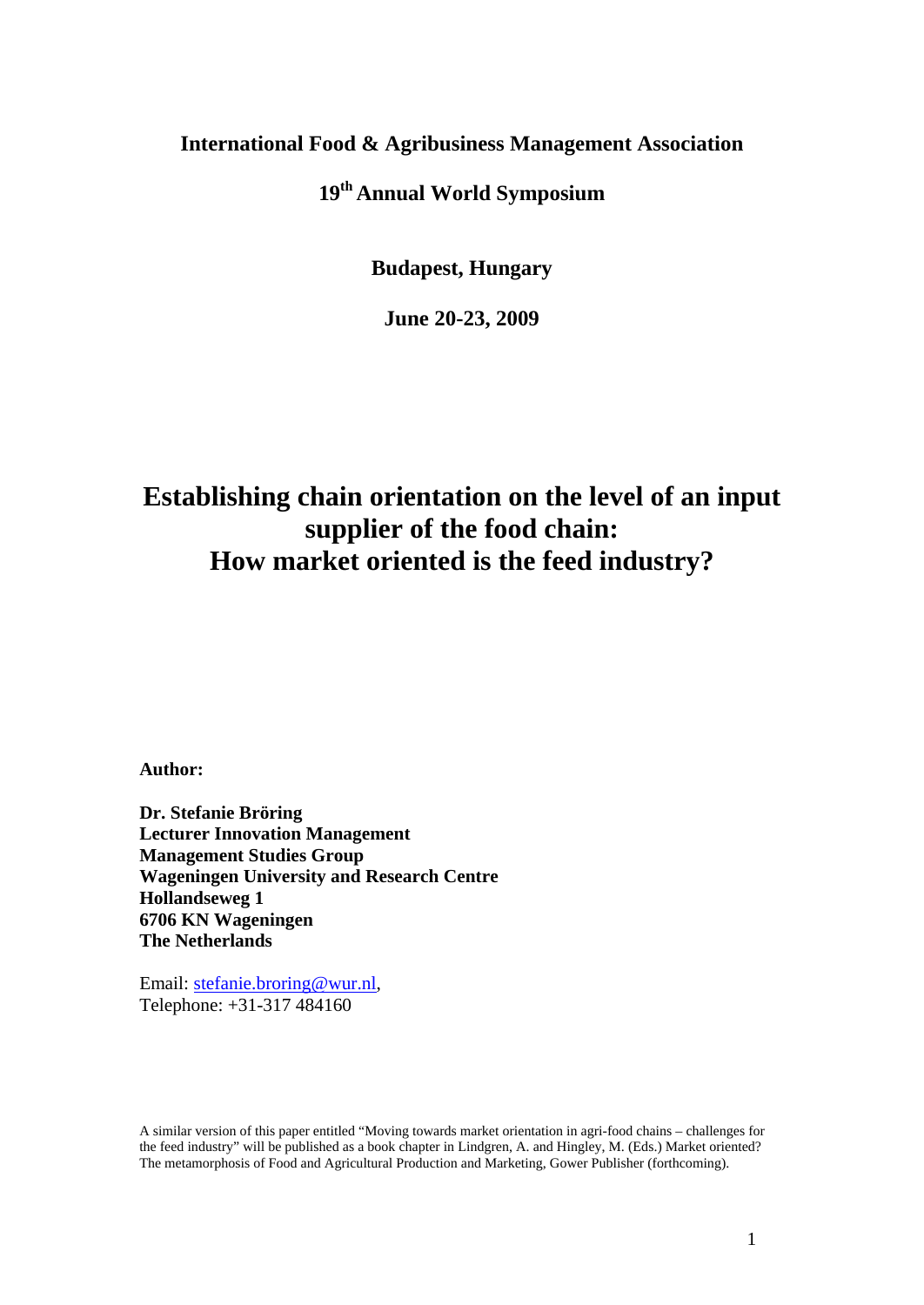### **Abstract**

This paper investigates the implementation of market orientation at the level of an agricultural-input factor supplier. The feed industry traditionally has adopted a medium degree of market orientation and a limited end-consumer orientation. However, it provides the building block of animal-derived foods, which are increasingly valuable consumer products. Therefore, market orientation embracing the entire food chain becomes an ever more important issue for the feed industry as an input supplier. Against this background, this paper investigates (1) the current challenges of the feed industry, which necessitate a more profound market orientation, (2) how the feed industry as a player on the input side of the food chain embraces the challenges of implementing a market orientation, and (3) the different influences with regard to the business model, based on different levels of vertical integration in the feed industry.

Keywords: Implementation of market orientation, innovation, food value chain, feed industry

### **1. Problem statement**

The feed industry represents an important stepping stone in the production of animalderived foods. This industry traditionally has been regarded as a mere supplier of commodities, without any need for a market or value chain orientation. Built on a traditional business-to-business (B2B) model, the industry perceived consumer trends as far away, and likewise, consumers and the public did not pay much attention to it. Only through food scandals has the public gotten more involved with the feed industry, unfortunately with negative connotations. To improve food safety and avoid feed-borne food scandals, numerous quality programmes have been implemented. However, these measures mostly have been reactive and present a production standard rather than an example of active market orientation. This approach is changing at the moment; as the praxis shows, the impact of feed on product quality can be demonstrated and result in a positive impact. For example the Dutch dairy company Campina has launched a "healthier milk" that contains more unsaturated fatty acids because of the special diet fed the dairy cows.<sup>1</sup> However, proactive anticipations of trends along the food chain and their implications for feed manufacturers, or even a "feed push" approach toward innovations at the level of the feed industry that can make an impact on the entire food value chain, are only emerging and still very rarely observed. Market orientation (MO) seems a difficult endeavour, because trends in consumer markets seem distant and thus rather difficult to absorb for a supplier of agricultural input factors—the feed industry's traditional role.

This paper seeks to contribute to the literature pertaining to MO in food supply chains,<sup>2</sup> in particular by exploring the development of MO in the feed industry. Thus, this contribution delivers basic insights into the question of how to implement a MO among actors at the very front end of a food supply chain. In addition to the feed industry's position as a supplier of agricultural input factors, it can be characterised by different business models depending on the different levels of vertical integration.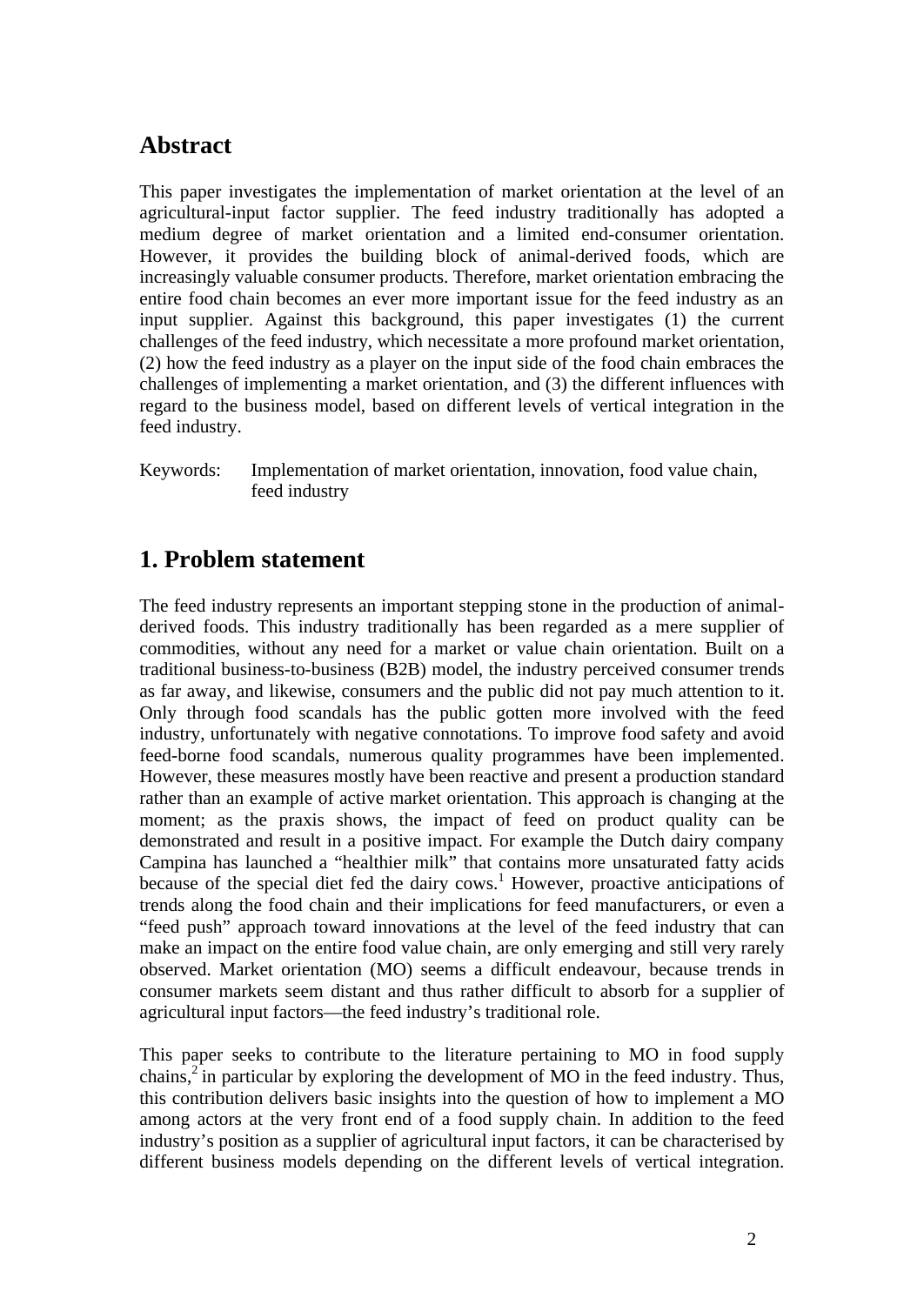Hence, the challenges of building a MO may vary according to the degree of vertical integration, which influence the degree to which a partner in the very front end of the food chain has information about the back end. Different business models may require different approaches to developing a sufficient degree of MO. To gain a better understanding of why and how the feed industry needs to establish a MO, this paper investigates current challenges to the feed industry, measures to improve MO, and the influence of the business model on the adoption of MO.

The remainder of this paper is organised as follows: Section 2 contains a brief literature review on MO, followed by a more detailed description of the feed industry. Section 4 overviews current challenges for the feed industry, which exemplify the need for increased MO. The degree of MO and measures to increase MO in the feed industry then receive more extensive exploration. Finally, drawing on these findings, Section 6 derives some conclusions, provides managerial recommendations, and also highlights areas for further research.

### **2. Market orientation: an overview of existing research**

Before exploring what challenges firms in the feed industry face and how they develop to become more market oriented, a closer consideration of the definitions and characteristics of MO is necessary. This paper follows Narver and colleagues,  $3$  who define MO as a general approach toward running a certain business, underscored by the company's culture. Therefore, "market orientation is the organizational culture that most effectively and efficiently creates the necessary behaviours for the creation of superior value for customers." Literature on MO is well established,<sup>5</sup> initially postulated by Drucker in 1954. However, when it comes to agricultural markets and the feed industry, a traditional B2B industry sector, the discussion of MO is rather new.<sup>6</sup> In addition to understanding MO as a culture, Kohli and Jaworski employ a behaviouristic approach and argue that MO is constituted by three dimensions:<sup>7</sup>

- 1. Generating market-related knowledge about customers and competitors.
- 2. Distribution of that knowledge inside the company.
- 3. The ability to react on the basis of that market knowledge and be consistent with the market concept.

General agreement in MO literature indicates that ongoing, systematic information collection about customers and competitors, cross-functional sharing of that information in the company, and rapid responsiveness to competitor actions and changing market needs are at the centre.<sup>8</sup> Narver and colleagues expand this definition of MO to feature pro-active MO. 9 That is, MO would be reactive only if there were no anticipation of upcoming, evolving needs. Pro-active MO is especially important for the success of new products. The relationship between market orientation and new product success seems contingent on the type of innovation.<sup>10</sup> In addition, extant literature argues that MO is positively influenced by supply chain management.<sup>11</sup> Thus, not only supply chain management itself, which refers to the way the supply chain is controlled to deliver on promises to meet customer needs,<sup>12</sup> but also the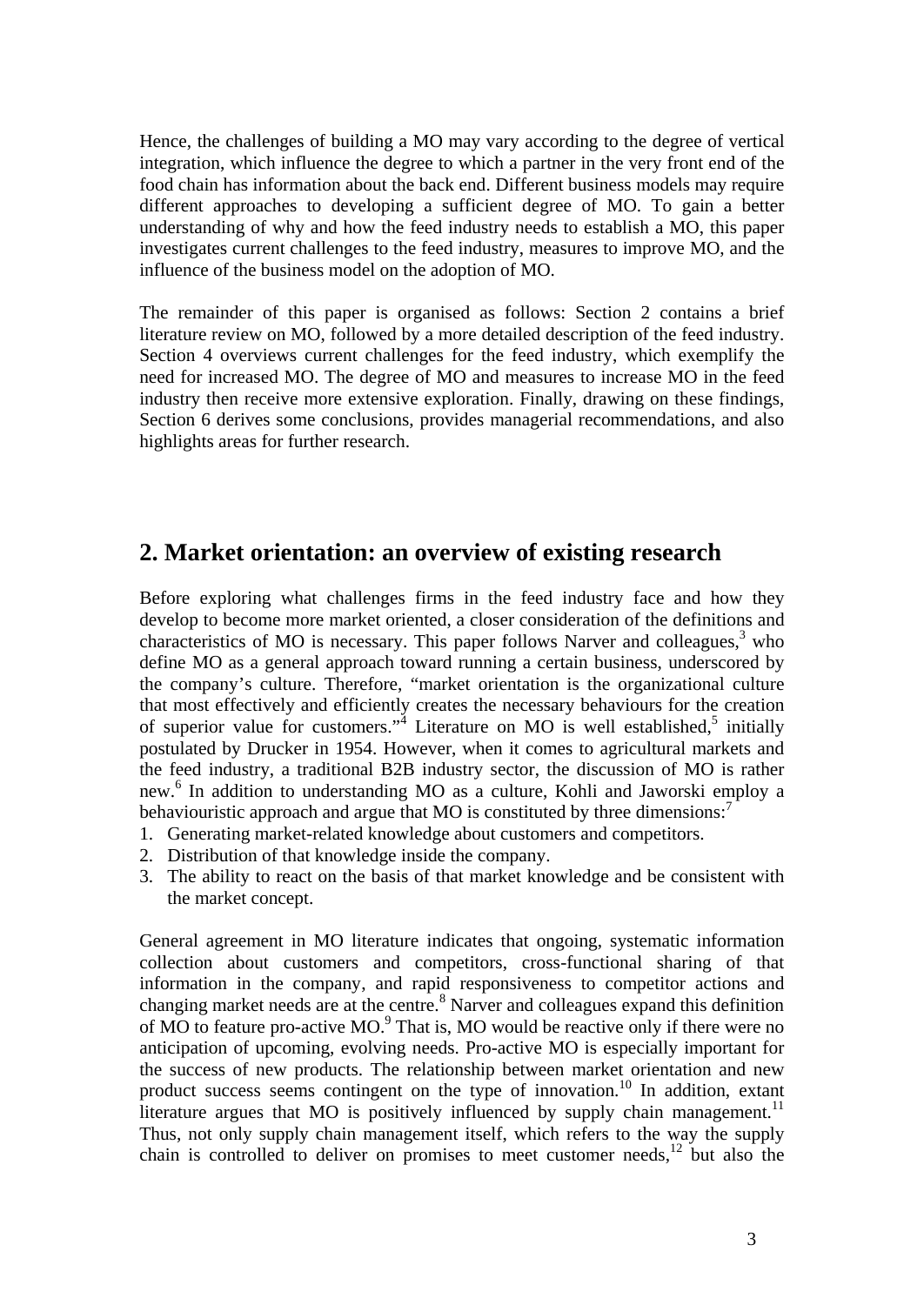different relationships in the supply chain, $13$  must be taken into account when analyzing MO. Strong supplier relationships positively affect the generation of market-related knowledge and more rapid responses to market information, allowing for improved customer responsiveness. Supply chain management seems especially important for long supply chains, as in the case of animal-derived foods, because value creation within the supply chain depends on how well each stage of the chain processes raw materials and information to add value for downstream customers.<sup>14</sup> Furthermore, MO differs with respect to the chosen strategy type<sup>15</sup> and degree of vertical integration,<sup>16</sup> because the supply chain configuration depends on the level of integration within the supply chain. According to Webster,<sup>17</sup> a supply chain can be characterised by different types of integration, reaching from pure transactional relationships to buyer–seller partnerships and strategic alliances to full vertical integrations. This differentiation is especially relevant for the feed industry, which consists of different strategy types, depending on the degree of vertical integration.

According to Beverland,<sup>18</sup> moving from a commodity orientation to MO requires a company to change not only its strategic outlook and marketing practices but also its culture. Assessing MO in this sense also means that different layers of the food chain need to be tackled, including supplier markets, direct customers, and customers' customers. The last form of MO is increasingly important to the feed industry in its efforts to adopt pro-active behaviour, though it also remains unaddressed due to barriers against it. For example, path dependency and the resulting market-related absorptive capacity create major hurdles to building chain-overarching MO. As Cohen and Levinthal note,<sup>19</sup> it is always easier to learn about related areas. From a theoretical standpoint, the construct of absorptive capacity—the ability to recognize, value, and acquire new information to apply it to commercial ends<sup>20</sup>—provides the prerequisite for MO. Because the feed industry is located at the very front of the value chain, its market-related absorptive capacity to develop a MO, which also embraces trends at the consumer level, seems rather difficult. Before exploring a practical case of MO, the next section presents an overview of the feed industry, identifies the markets the feed industry deals with, and notes the major challenges.

### **3. Feed industry: facts, business models, and value chain positionings**

#### **3.1 Some facts about the feed industry**

Global animal nutrition production has increased steadily since the mid-1980s and amounted to 637 million tons in 2006. As illustrated in Figure 1, the compound feed sector consists of three main sub-sectors: pig, cattle, and poultry/laying hens. Each roughly represents one-third of total production, though pig feed is the most important feed stuff. A look at the geographical distribution of feed (Figure 2) shows that the largest market is the United States, with a world market share of 23% (175 million tons), followed by Europe (140 million tons). Since the millennium, emerging markets in Latin America, Russia, and Asia have exhibited the highest growth rates.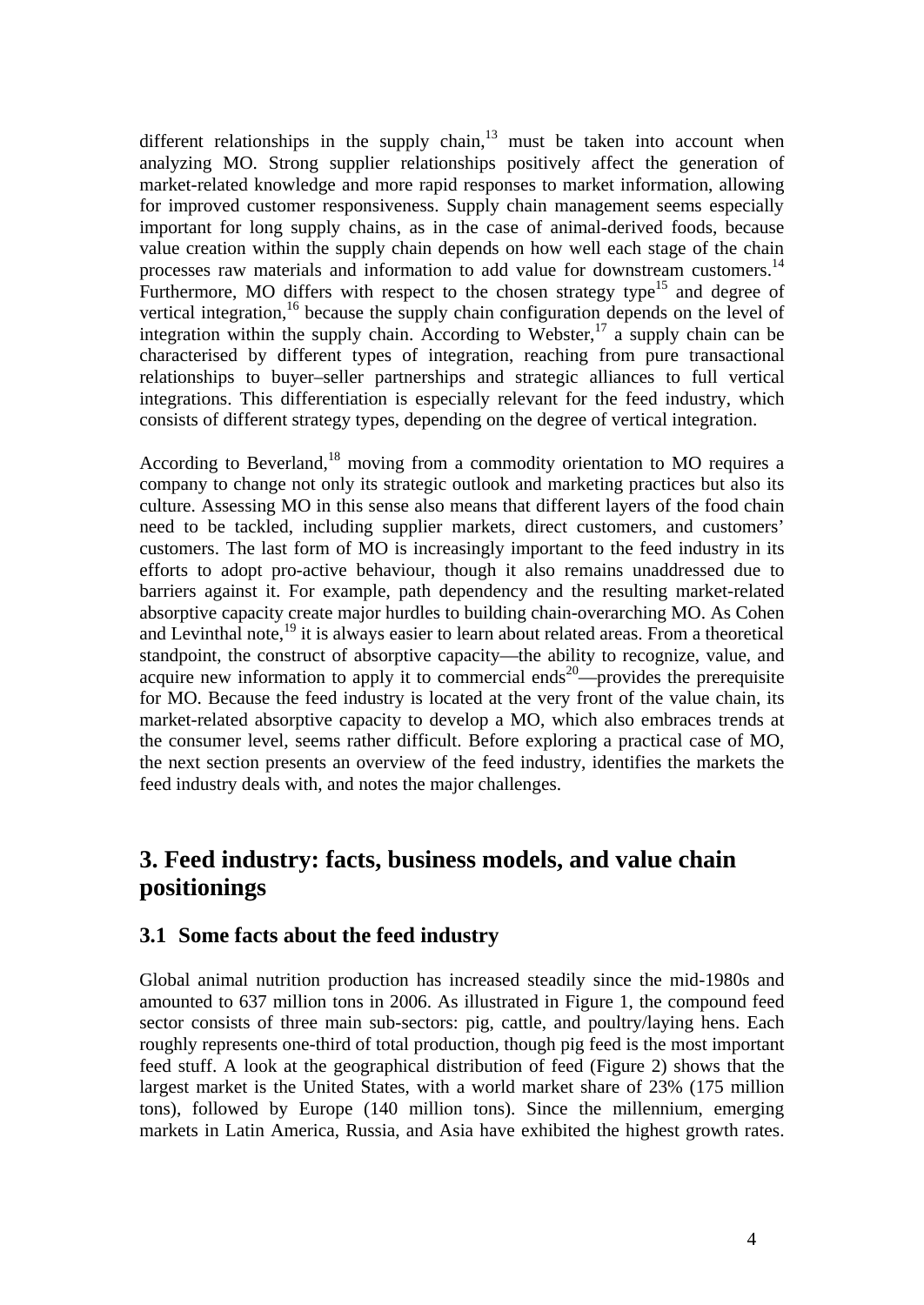The world's largest manufacturer, Charoen Pokphand (18 million tons), is based in Thailand.<sup>21</sup>



**Figure 1: Global production of feed Figure 2. Global producers of feed, 2006**

In Europe, meat and other animal-derived products represent 45% of the total value of farm production, which was a market of 126.5 billion  $\epsilon$  for the EU25 in 2005. In general, the market for feed stuffs depends on the market for livestock products. In 2006, the EU25 livestock farming sector produced 45 million tons of meat (21 million tons of pork, 11 million tons of poultry, and 8 million tons of beef), 131 million tons of milk, and 6 million tons of eggs. Pork meat consumption thus explains the high volume of pork feed produced. However, due to rising demand for poultry, the market for poultry feed shows the highest growth rates. $^{22}$ 

In general, compound feeds are produced from a broad mixture of raw materials, vitamins, and minerals. Due to rising raw material costs, animal feed is an increasingly important cost factor, up to 80% of production costs of farm animals. Therefore, the exact calibration of energy levels of feed products by optimisation plays an increasingly important role in controlling the production costs of livestock. Feedstuffs are designed to achieve a pre-determined performance, so advanced methods formulate feeds according to the demands of the livestock farmer. For all species, the availability of carbohydrate sources such as wheat and the supply of protein crops (soybeans) are pre-requisites to ensure the production of feeds of both high quality and at competitive prices for livestock farmers.<sup>23</sup> In the European feed sector, protein sources such as soybeans need to be imported from overseas. Because they cannot be substituted with any other locally grown crop, the EU faces some severe challenges in the years to come.<sup>24</sup> From 2009 onward, new soybeans that have been genetically modified but not yet authorized by the European Food Safety Authorization (EFSA) will distort the protein supply, if there is no introduction of threshold levels that allow a certain "pollution" level of soybeans by imported, EUunapproved, genetically modified soybeans.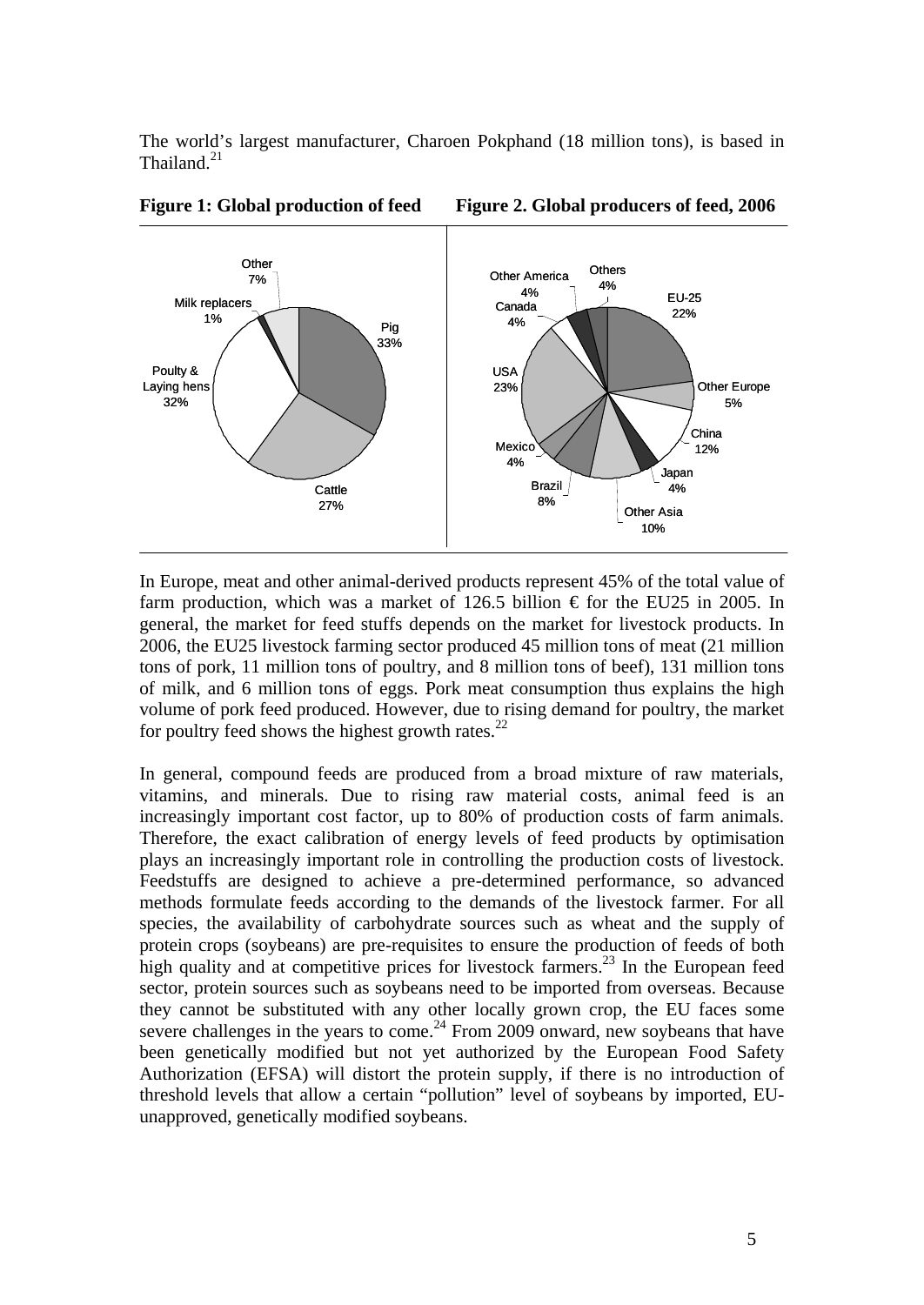In addition to these constraints on the raw material supply side, the feed industry is implementing ever-increasing standards of quality and safety. The role of animal feed in the production of safe food is increasingly recognized worldwide.<sup>25</sup> Recent feedborne scandals, such as the outbreak of bovine spongiform encephalopathy (BSE) in the United Kingdom, and other more common problems, such as salmonella and other micro-organisms, have encouraged the feed industry to take severe corrective measures and methods for their control, including the obligatory Hazard Analysis Critical Control Point (HAACP) assessment. <sup>26</sup> The compound feed industry is subject to a complex body of regulations, both at EU and national levels. Numerous certification schemes are in place to ensure higher degrees of feed and food safety (e.g., TrusQ, Safe Feed, QS, GMP). The Dutch Product Board Animal Feed (PDV) has introduced Good Manufacturing/Managing Practise quality assurance (GMP) standards, which require that as of 2000, the quality of animal feed must be guaranteed. As a result, all ingredients for animal feeds must be GMP or equivalently certified.<sup>27</sup> Feed manufacturing not only reflects the demands of the farmer but also increasingly those of the entire food chain and society. Following the "farm to fork" principle, $38$  legislation helps improve trust in the quality of feed production for livestock and livestock products for consumers. Regulation affects production schemes and quality control systems and also controls the way feed products are marketed. For example, the "open declaration" obliges all feed manufacturers to put all ingredients and the composition of nutrients on their labels. That requirement makes feed products easily comparable for customers and competitors alike. At the same time, health claims, comparable to the situation of foods, are prohibited, which makes product differentiation difficult to communicate.<sup>29</sup>

#### **3.2 Business models and levels of vertical integration in the feed industry**

To detail the role of the feed industry in the food chain, it is necessary to distinguish different strategies observable in the feed industry, because the role of the feed supplier and interfaces with other partners in the chain depend on them. According to the International Feed Industry Federation (IFIF), three generic strategies (Figure 3) determine production and delivery systems.

This paper focuses on strategy type (a), the independent feed supplier, which is still the most common form in Europe. In this business model, the feed industry is part of the entire food chain and has many interfaces with partners up and down the food chain, as well as with related industries. This type is likely characterised by a transactional supply chain configuration.<sup>30</sup> In type  $(b)$ , the cooperative structure, the feed company is jointly owned by the farmers. This model is quite widespread in the European feed industry. In contrast, the integrator type (c) is the dominant business model in chicken production throughout Europe.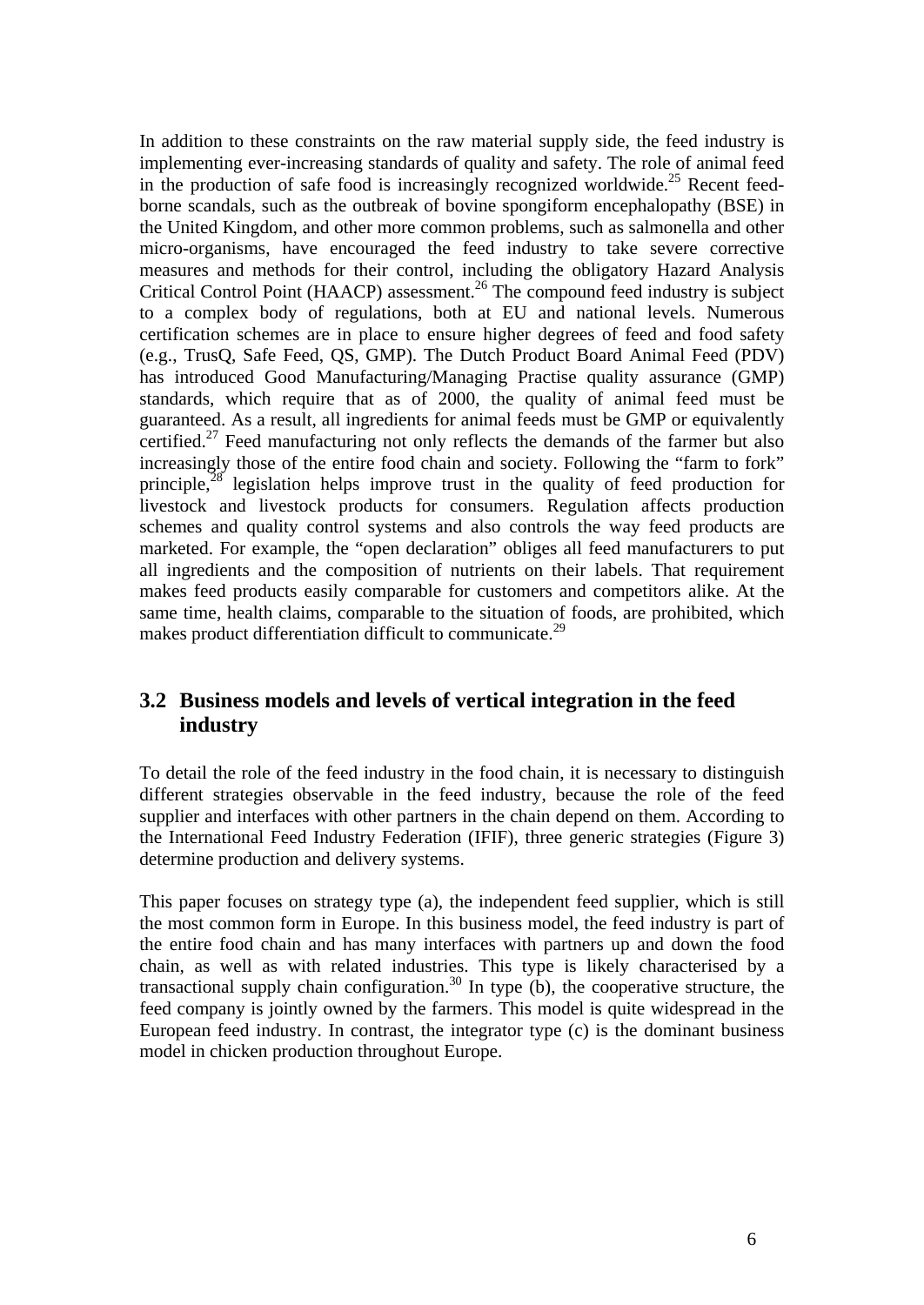**Figure 3. Different business models in the feed and livestock production industry** 



As mentioned previously, the role of the feed industry in the chain of animal-derived foods depends on the generic business model, such as whether it acts on the basis of transactional or integrated relationships with its direct partners. However, the chain of animal-derived foods is not the only supply chain important to the feed industry. As illustrated in Figure 4, the feed industry is part of the interrelated chains of plantderived foods, plant-derived fuels, and animal-derived foods. Because they all draw from the same raw materials, interdependencies are strong<sup>31</sup> and must be taken into account when analyzing the feed industry.<sup>32</sup> From this perspective, the most important partner still is the individual livestock farmer, because farming remains the major customer base of the feed industry. Depending on the individual business model, there may be relatively strong ties to raw material processors and traders, as well as with the chemical industry for the supply of premixes, minerals, and vitamins. The food industry (plant-derived food chain) can also function as a supplier to the feed industry, because by-products such as wheat bran are valuable input factors.

In addition to these direct buyer–seller relationships, the feed industry contains indirect relationships with food processors that deal with animal-derived foods. For examine, the effect of certain feeding strategies on the constitution of the carcasses of pigs, cattle, or broilers and the milk fat composition of dairy products or the quality of eggs can be further investigated. Recently, more information from slaughterhouses or dairy companies gets evaluated and used to optimise a specific feeding program. Even though more efficient animal production remains the primary goal of innovation, there is increasing interest in carry-over effects from animal feed (e.g., vitamins, fatty acids) in consumer products. 33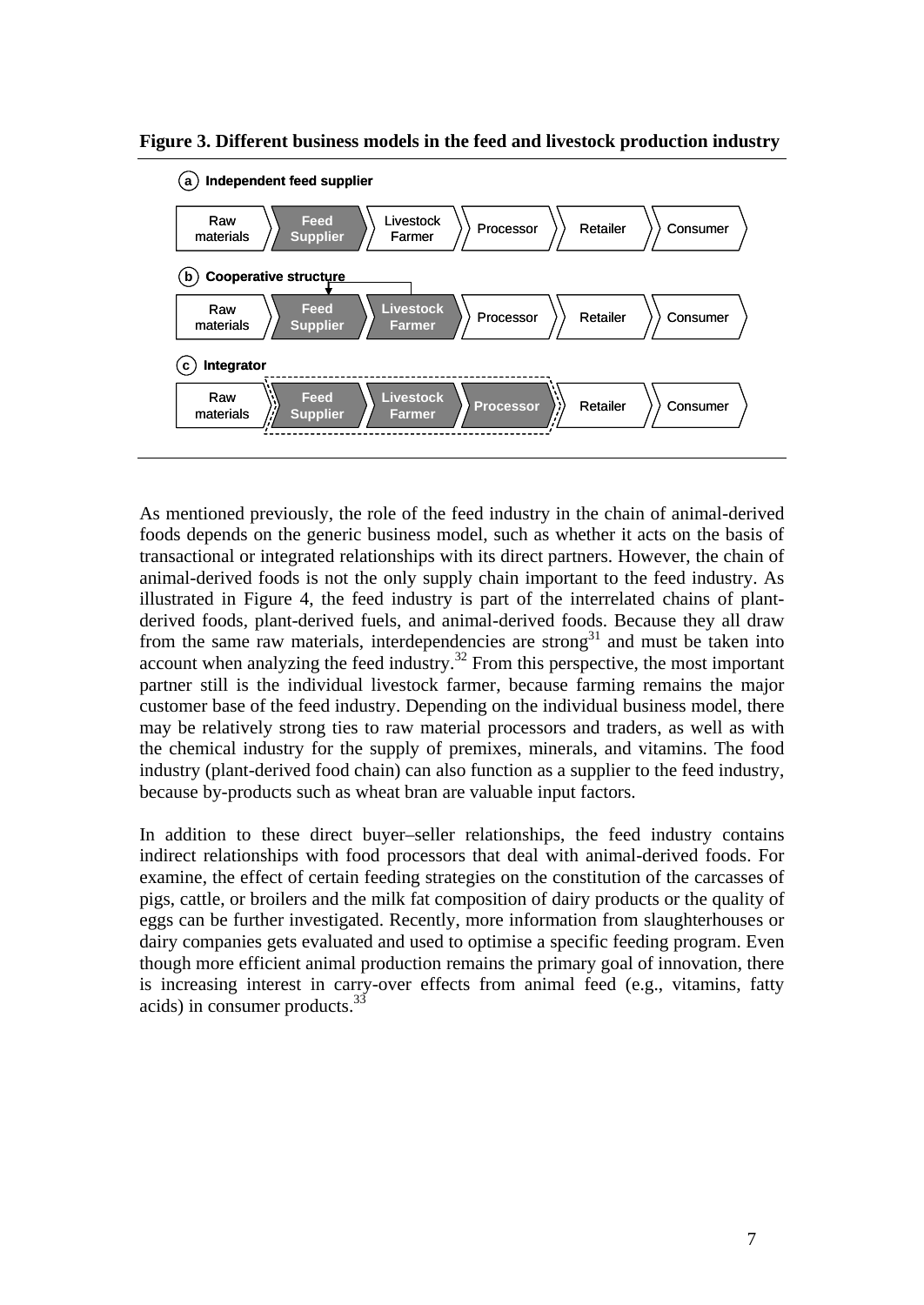**Figure 4: The role of the feed industry in the supply chain**



### **4. Major challenges for the feed industry: need for market orientation**

Traditionally, the feed industry has seen its responsibility to be assuring supply with feed and, in most cases, other agricultural input factors. Therefore, its MO was limited to immediate customers, namely, livestock and crop farmers. Its MO in terms of orienting all activities with a view to the entire value chain was not necessary. The industry is thus more supplier market oriented than consumer or value chain oriented, because raw material make up 80% of the costs of goods sold, and farmers are very price sensitive. In the case of easily comparable products, such as finisher diets for pigs, compound feed has similar characteristics to those of commodities. Because commodity production represents the opposite of  $MO$ <sup>34</sup>, the limited degree of  $MO$  can easily be explained.

However, the role of the feed industry has changed. It is part of the entire food chain but also has undergone many changes triggered by increased quality control systems. In addition, the feed sector has become more knowledge-intensive and offers more possibilities for product differentiation, resulting in a greater need for MO. Moreover, MO has become more important because consolidation processes, on both the farm level and the feed compound producer level, have led to increased competition. New forms of customer loyalty programmes, including a higher degree of services to farms and consulting offers, have become increasingly important. As Table 1 shows, the feed industry faces different challenges along the value chain, which can be distinguished as follows: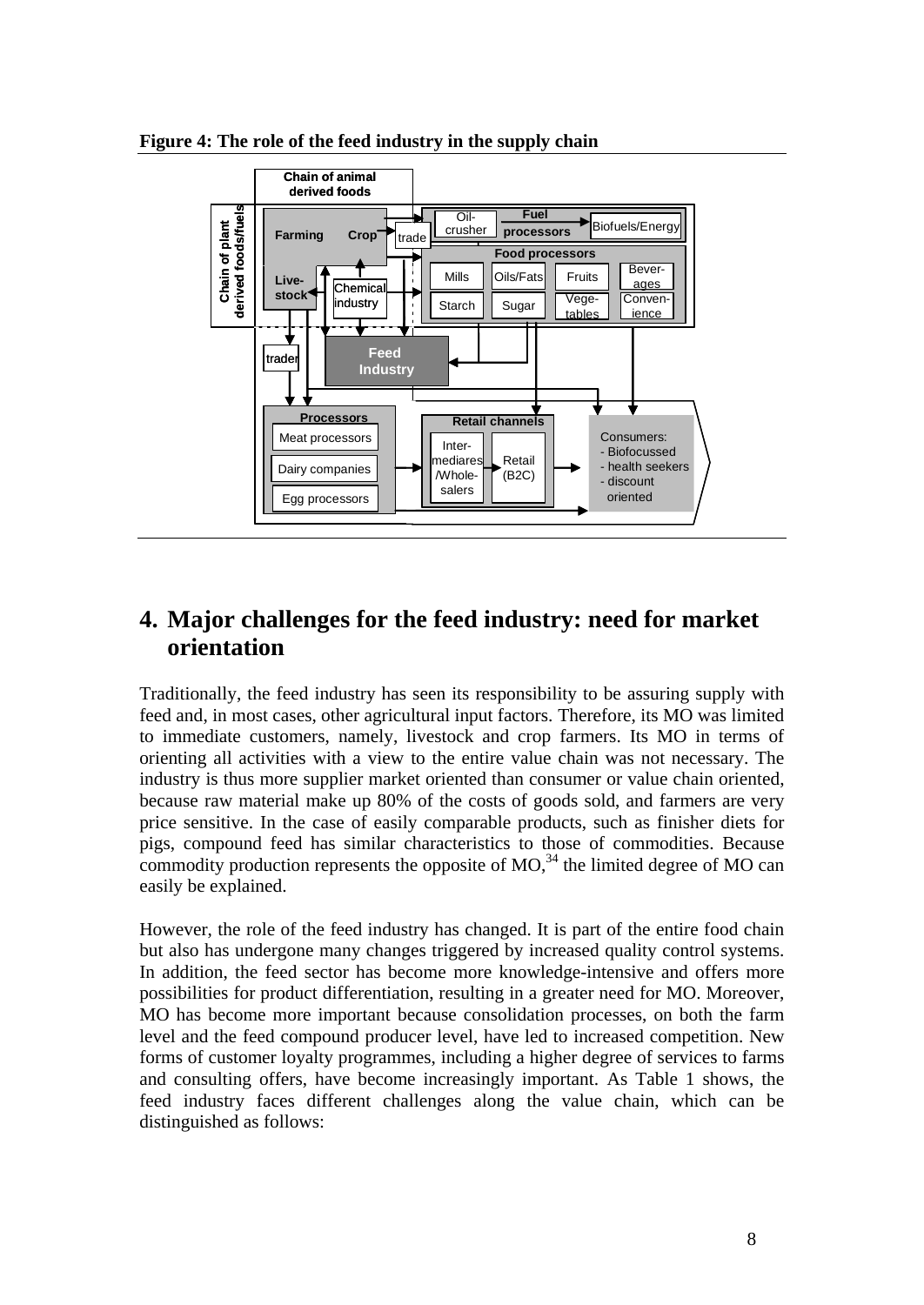- (A) Raw material and feed production-related challenges.
- (B) Farm-level–related challenges.
- (C) Consumer market-related challenges.

| (A) Raw material and<br>production-related<br>challenges                                                                                                                                                                                                                     | (B) Farm-level-related<br>challenges                                                                                                                                                                                                                                                                                                  | (C) Consumer market-<br>related challenges                                                                                                                                                                                                                                                                     |
|------------------------------------------------------------------------------------------------------------------------------------------------------------------------------------------------------------------------------------------------------------------------------|---------------------------------------------------------------------------------------------------------------------------------------------------------------------------------------------------------------------------------------------------------------------------------------------------------------------------------------|----------------------------------------------------------------------------------------------------------------------------------------------------------------------------------------------------------------------------------------------------------------------------------------------------------------|
| <b>Raw material supply:</b><br>§ Agricultural raw<br>materials are becoming<br>increasingly volatile<br>§ Shortages of certain<br>minerals (e.g., feed<br>phosphates)<br>§ Unapproved new<br>soybeans leading to a<br>potential protein shortage<br>in the EU                | <b>Customer structure:</b><br>§ Consolidation process of<br>farms: Customer-structure<br>becomes important (high<br>degree of farms with<br>potential to survive is<br>needed)<br>§ Vertical integration plays a<br>dominant role<br>§ Buying centres of farmers<br>with increased bargaining<br>power are increasingly<br>widespread | <b>Control of retailers:</b><br>§ Retailers are increasingly<br>active in controlling the<br>supply chain (e.g., labelling<br>"GMO-free")<br>§ In certain cases retailers<br>even establish quality<br>schemes for specific<br>production programmes<br>(e.g., obligatory feeding<br>scheme for dairy farmers) |
| GMO-free products:<br>§ Access to GM-free raw<br>materials<br>§ Involving NGOs to<br>ensure that the feed<br>industry follows<br>environmental guidelines<br>(responsible soy<br>programme)                                                                                  | <b>Customer loyalty:</b><br>§ Customer loyalty<br>programmes from different<br>feed suppliers<br>§ Relationship marketing<br>becomes increasingly<br>important                                                                                                                                                                        | <b>Consumer behaviour:</b><br>§ Consumers are very price<br>sensitive but at the same<br>time are postulating animal-<br>welfare standards, which<br>lead to increasing<br>production costs                                                                                                                    |
| <b>Quality control during</b><br>processing and<br>production:<br>§ Separate production<br>facilities for each species<br>§ Within a species, separate<br>production facilities for<br>GM and non-GM feed<br>§ Increased safety demands<br>create higher production<br>costs | <b>Knowledge base:</b><br>§ Farmers are increasingly<br>knowledgeable, which<br>requires a knowledgeable<br>sales force<br>§ Prevention of diseases, the<br>contribution of feed to<br>animal health and welfare<br>require feed companies to<br>build related knowledge                                                              | <b>Outbound quality control:</b><br>§ Quality control is<br>increasingly important for<br>feed production<br>§ Ensuring compliance with<br>environmental concerns like<br>greenhouse gas impacts of<br>feed (e.g., reduction of<br>methane emission from<br>dairy cows)                                        |

#### **Table 1: Challenges for the feed industry**

As illustrated in Table 1, raw material supply and quality control play very important roles. For some species (especially broilers), access to raw materials that have not been genetically modified (GM) (e.g., soybeans, which according to legislation (EC) No 1829/2003 and (EC) No1830/2993 need not to be labelled) becomes crucial. This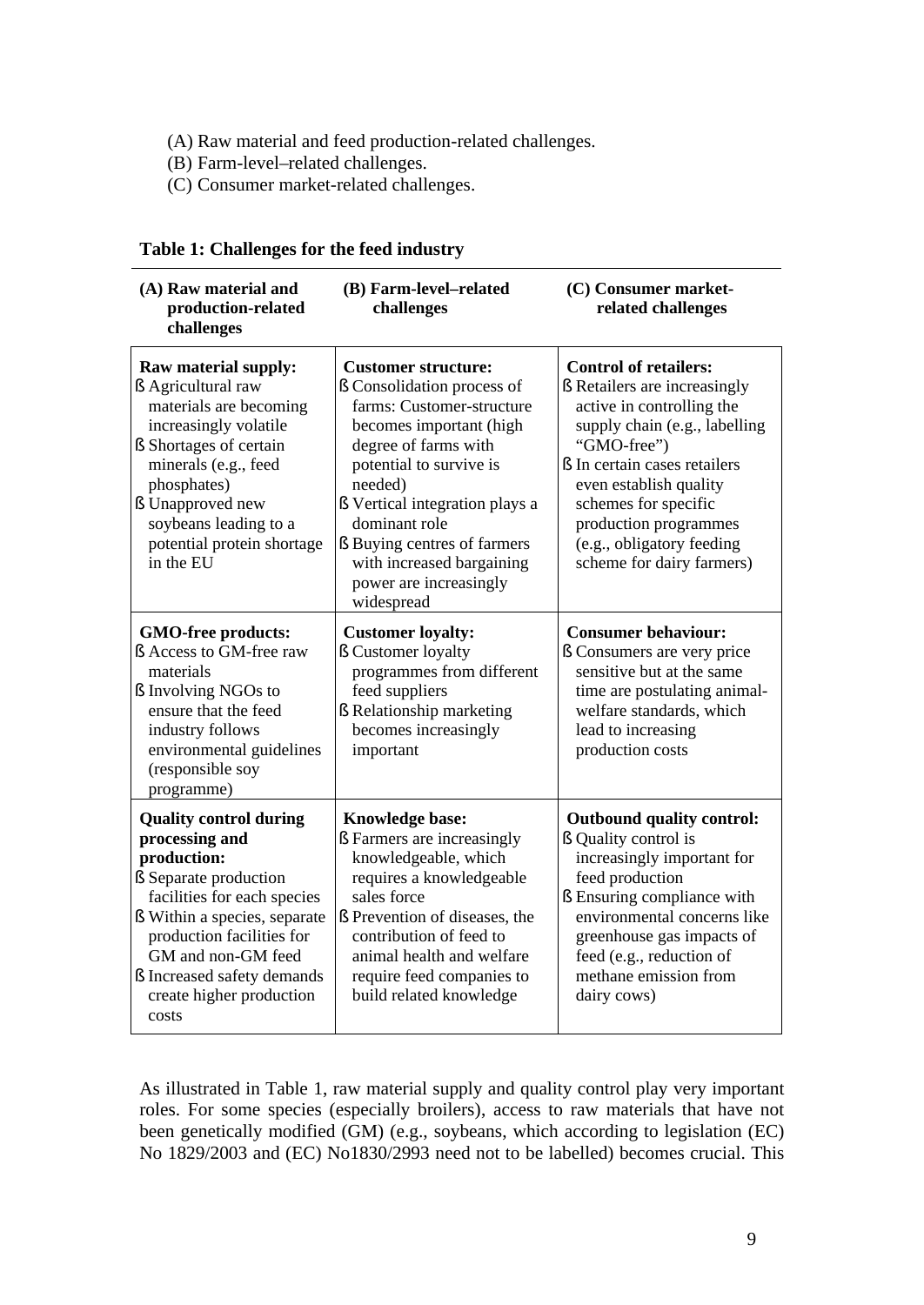demand is triggered especially by retailers that want to label animal-derived products as GM-free, but the label can be issued only if the animal has been fed on a GM-free diet. This GM-free market segment has been evolving mainly in the broilers market, but it puts additional constraints on production processes and quality controls in the feed industry, because a completely separate production plant for GM-free feed would be required to reduce the risk of contamination.

Considering the overall protein supply, with respect to the European feed manufacturers, this challenge may be even more pressing, because EU-unapproved, GM soybeans will enter the EU. The first EU-unapproved GM soybean likely to be cultivated in the United States and exported to the EU is MON 89788, a replacement for the Roundup Ready soybean 40-3-2, which in 2005 was planted on approximately 60% of the global soybean area. An authorisation dossier for MON 89788 was submitted to EFSA in November 2006 and is now subject to evaluation. Thus, EUunapproved GM soybeans will be mixed with approved soybeans and exported together before the authorisation procedure is finished at the EFSA level, which means EU livestock production will be severely challenged by a shortage of EUapproved protein sources. Following the worst-case scenario outlined by a study carried out by the EU Commission, EU pork meat production would drop up to 39% in 2009 and 2010. <sup>35</sup> At the same time, a sharp increase of the EU price level would attract higher imports from overseas (fed EU-unapproved GM soybeans). In the long run, to avoid the negative perceptions of GM crops, the feed industry will need to adopt a non-GM certification scheme (e.g., Cert-ID's non-GMO certification) to ensure trust among consumers. This example reveals just some of the challenges the EU feed industry faces on the input side of the value chain. These challenges are rather EU-specific, because the acceptance of GM foods is generally higher among consumers in the United States, Latin America, and Asia.<sup>36</sup>

With regard to farm-level challenges, the feed industry is challenged by a change in its own customer structure, as farms go through consolidation processes. Competition among the remaining large farms will increase, and customer loyalty built through long-term customer relations may become less important. Furthermore, a increasing share of the market is not accessible because of the greater use of vertical integration models (especially in the broiler market), which include all steps of meat production from raw material supply and feed production to slaughtering. Hence, customer loyalty programmes must be developed for increasingly knowledgeable customers, and salespeople for the feed companies must have increased training so they can deliver knowledge about livestock production to farmers.

The consumer market-related challenges include increasing retailer control over the labelling of food products. In addition to the standardized, well-established quality control systems and labels (e.g., GMP<sup>+</sup>, QS, TrusQ), retailers and consumer food companies seek new ways to differentiate products. Usually the feed industry does not play a role in these developments. However, in some cases, product development includes the feed industry, such as when the Dutch dairy company Campina launched an innovative milk product that was rich in unsaturated fatty acids. The innovation is based on a change in cow feeding schemes. Therefore, feed companies need to foresee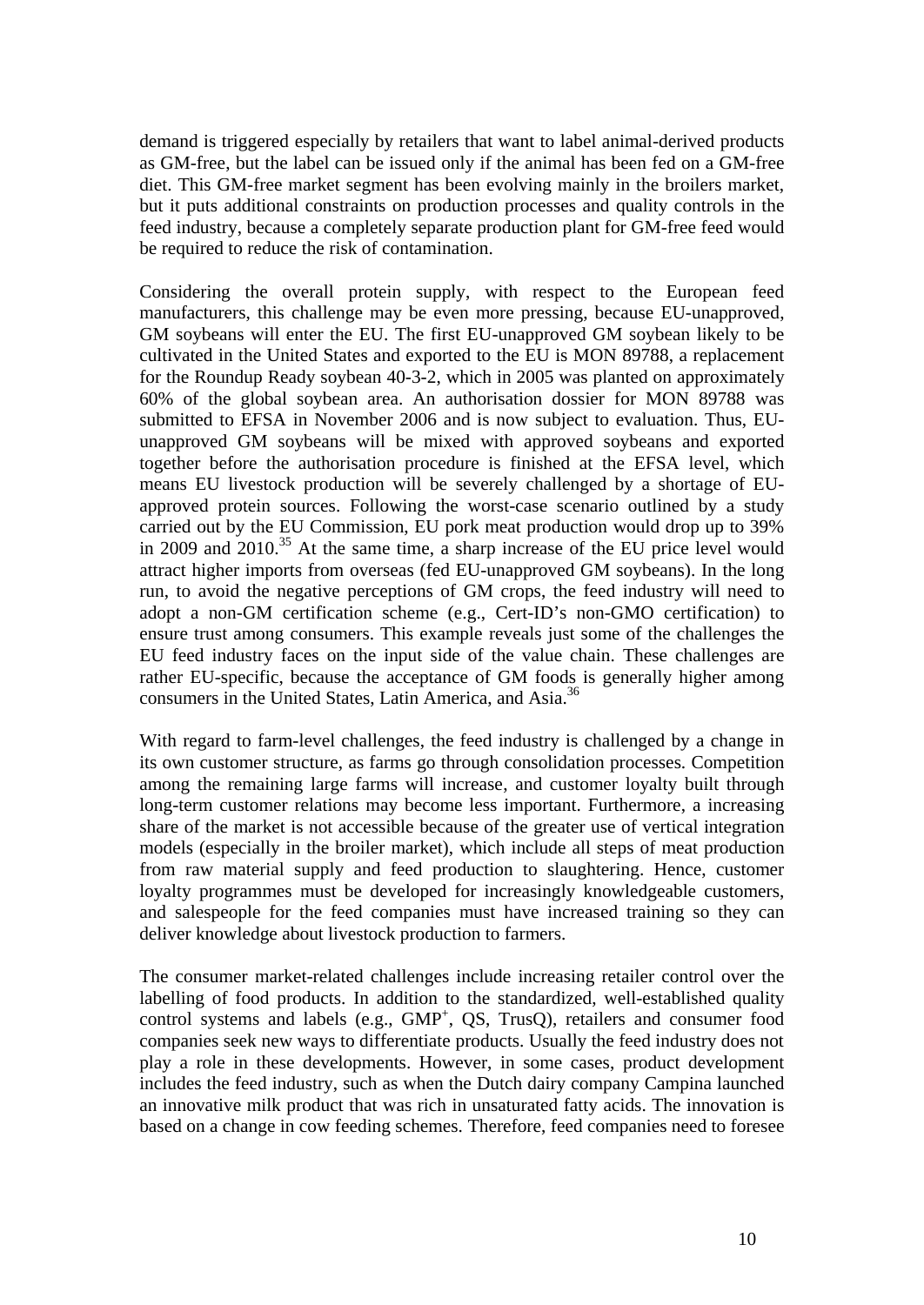changes at the consumer base and then get involved in systemic innovations that involve different partners of the chain. 37

Even though consumer behaviour and trends at consumer level seem far away from the feed company's perspective, they increasingly should be translated into feed-based innovations. In the past, opportunities for reducing production costs by enhancing the feed conversion ratio drove innovation. But in the future, certain quality attributes of animal-derived feed products and opportunities to influence these attributes through feeding schemes likely will become increasingly important. Moreover, as the public grows more concerned about the environmental impact of feed (e.g., methane emissions of cows), they have triggered new feed-related R&D programmes to address these issues. Some feed programs attempt to control environmental pollution by reducing certain constituents of excrements (RAM-reduced ammonia feeds). Furthermore, the public is increasingly interested in the role of feed with respect to animal welfare.<sup>38</sup> Finally, it is important for the feed industry to anticipate upcoming legislation that will regulate food safety and environmental constraints.

The challenges described in Table 1 indicate that the feed industry has different issues to address and increasingly is moving from a commodity to a more market-oriented industry. This development necessitates a strong orientation toward supply, toward the customer, and toward the customers´ customer markets. The feed industry is obliged to employ a MO that include s the entire food supply chain, but how can such a "chain-overarching" MO be developed?

### **5. Adopting market orientation in the feed industry**

### **5.1 General assessment of the feed industry**

Considering the three major challenges within the feed industry (Table 1), the question becomes how different firms in the feed sector might respond to them with a MO. As detailed in Section 3, the feed industry contains three different business models (see Figure 3), which represent responses to the challenges on the supply, farm, and consumer levels. The integrated type, which pools together everything from feed supply to slaughter and consumer products manufacturing in one company, seems to struggle with fewer difficulties anticipating changes at consumer level, because its customer interface occurs at the retail level. However, this position differs in the classical cooperative model and even more in the stand-alone, non-integrated feed supplier business model. The non-integrated feed supplier, which is the prevalent form, is challenged by its knowledge gaps in many areas related to its direct market and competitive environment. Across the entire supply chain, this business model seems to experience the most challenges with regarding to translating trends at the end consumer level back into feed developments. The following case study explores how a family-run business that is not integrated but instead concentrates on feed supply has dealt with current challenges and developed itself to a market-oriented company.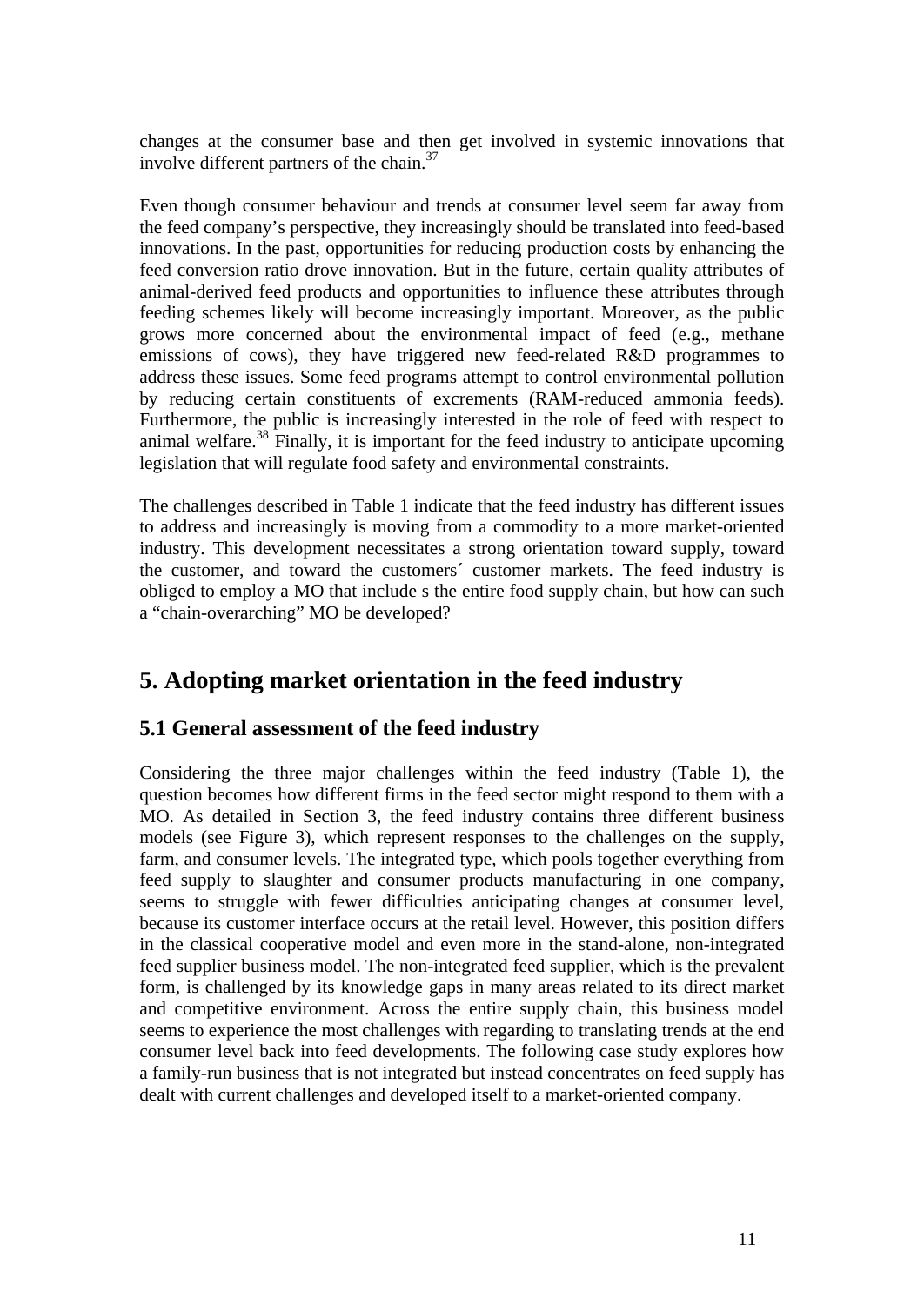### **5.2 Assessing market orientation at the BRÖRING Group**

The BRÖRING Group is a family-held feed producer that was founded in 1891 as a local feed mill and grain trader in Dinklage in northern Germany. Despite a traditional commodity-based product production approach, the company produces 1.2 million tons of feed per year, based on a detailed consulting and service concept that includes farmers but also increasingly the entire chain. The company has undergone a significant change from just feed supply to the supply of both feed and knowledge about animal nutrition, housing, animal health, and environmental measures.

Market-related knowledge results from strong customer relationships. Furthermore, information about legal developments can be absorbed by playing an active role in the German feed producers association (DVT) (see Figure 5). Because relationships with downstream partners in non-integrated feed companies are not as tightly coupled as they would be in vertically integrated hierarchies, buyer–seller relationships were of tremendous importance for BRÖRING if it hoped to be market oriented and generate relevant information. On the raw material supply side, supplier relationships generate relevant market information and translate it into feed calibrations. Therefore, a close collaboration among the purchasing, production, and sales department was crucial and the basis for market-oriented feed production—especially for feed products that offer fewer opportunities for product differentiation and thus are relatively comparable to the farmer, because pricing possibilities in the market are determined by raw material prices. In terms of adopting a MO for the immediate market, the company's strong buyer–seller relationships and efficient internal communication processes were key, in line with Kohli and Jaworski's MO dimensions.<sup>39</sup>



**Figure 5: Market information from the feed industry's perspective**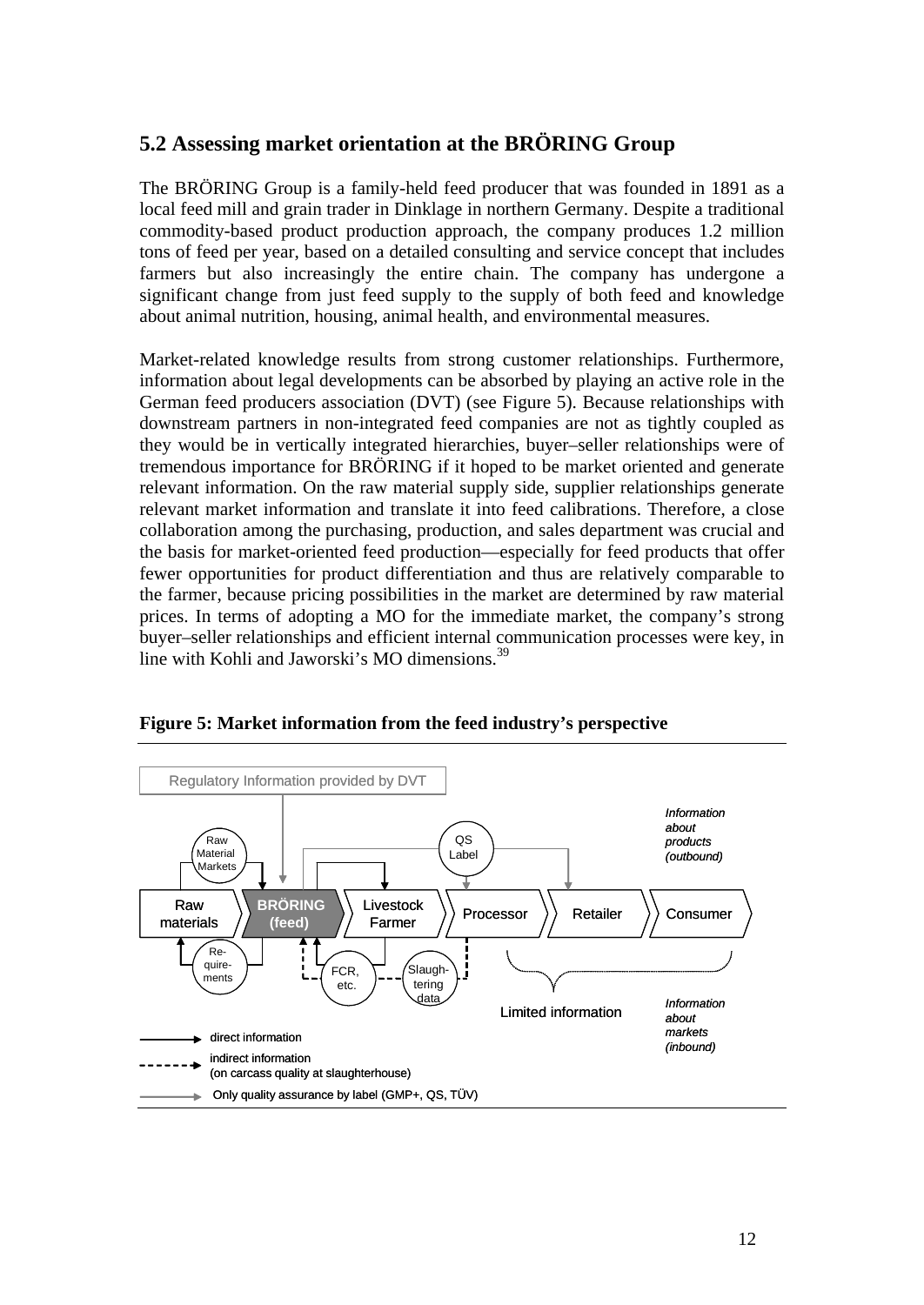For the immediate customer base of BRÖRING, the livestock farmers, the company developed strong market capabilities by implementing a customer relationship management program and a wide array of services. Starting as a rather reactive commodity supply organization, the entire company underwent a change to become more service oriented. For example, in addition to its core business, it offers consultancy services for farmers, such as hygiene programs, advice in livestock housing systems, individually calibrated feed compositions that fit other raw materials a farmer may have, knowledge transfer in piglet and sow nutrition, and so forth. This service also encompasses joint applied research with customers to calibrate the feed conversion ratio (FCR) and evaluate the efficiency of new feed products. In terms of Kohli and Jaworski's definition of MO,<sup>40</sup> BRÖRING has developed the ability to react to its market knowledge. This capability is especially important in its efforts to address challenges at farm level, because consultancy to an ever-shrinking customer base (due to consolidation) can encourage long-term customer relationships and customer loyalty among the A-customers who offer the greatest future potential.

However, at the level of the market for animal-derived foods, there has been very limited development of the three dimensions of MO, and access to consumer marketrelated knowledge is rather indirect and constrained. The reason likely pertains to missing market-related absorptive capacity. <sup>41</sup> Therefore, not only market knowledge generation but also its distribution in the company and the ability to react on it remains rather delayed. To develop a system of "consumer-responsive agriculture," the feed suppliers that are not vertically integrated need to establish close links with downstream partners. In recognizing this challenge, BRÖRING joined an integration system that produces feed for broilers. The feed mill is jointly owned by the food processor, slaughterhouse, broiler farms, and BRÖRING. In this consortium, information from retailers is more accessible, because the food processor shares it with the consortium. This situation differs entirely from pig production, which shows little tendency to integrate. Input suppliers like BRÖRING still receive rather weak signals from the consumer. The vast potential for product differentiation induced by different feeding schemes—and the possible role of the feed industry in adjusting feeding strategies to customers' needs—is not yet in place.

## **6. Conclusions**

The feed industry, a partner at the very front of the entire food chain, is increasingly challenged by not only raw material shortages but also increasing expectations of food safety from retailers and consumers. In turn, MO has become crucial for this industry and encompasses three levels: raw materials (supplier market), farmers (direct customers), and end-consumers (customers' customer market). As discussed in Section 4, the feed industry faces different challenges related to these market levels (see Table 1). To respond to supplier market-related challenges, such as raw material shortages, companies require close buyer–seller relationships for all purchasing processes. As Martin and Grbac state, stronger supplier relationships positively affect MO, and this claim holds in the feed industry too. The numerous certification schemes foster reciprocal investments between the feed industry and its raw material suppliers. Likewise, the feed industry has improved its MO tremendously, from "tossing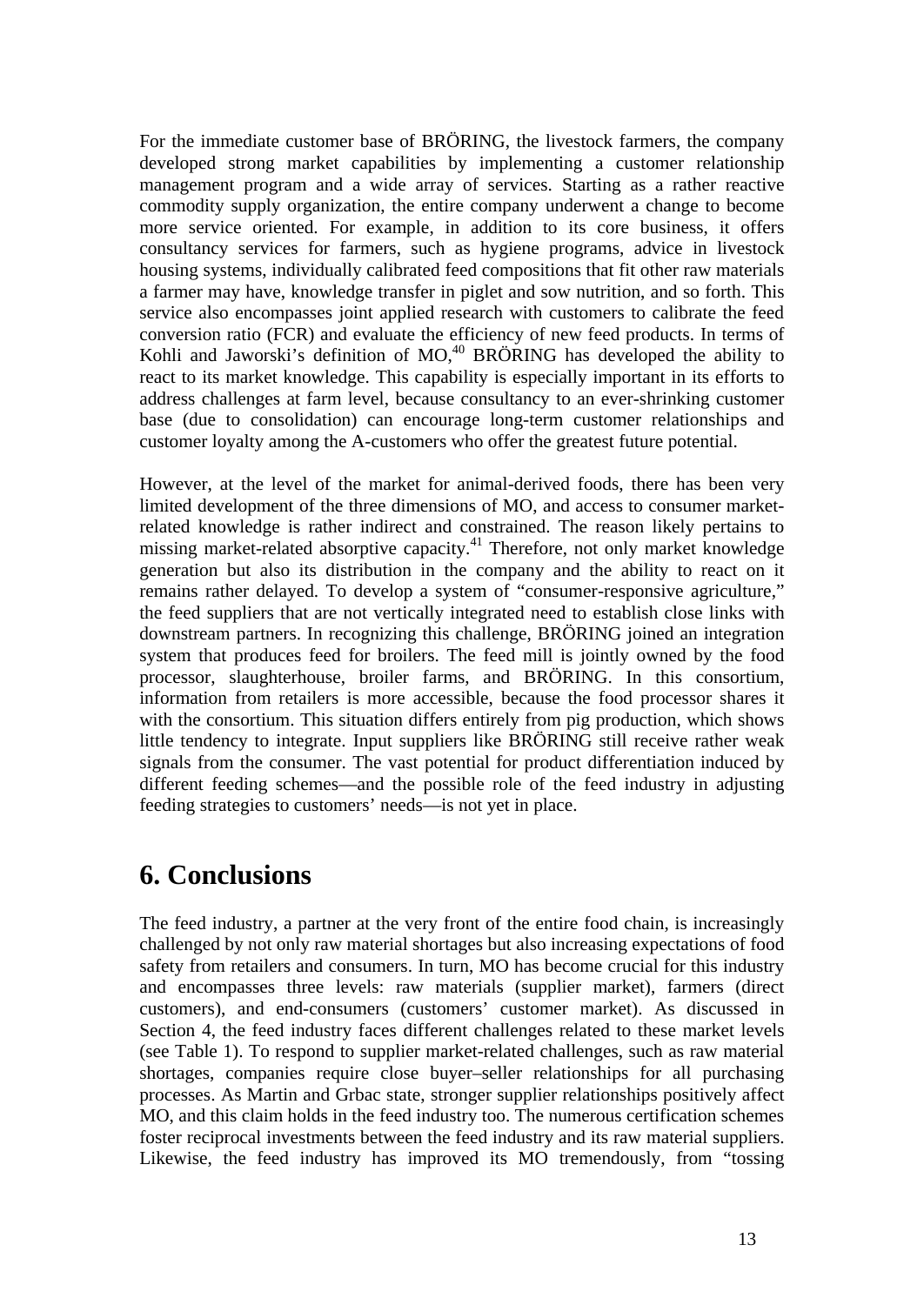products over the fence" to delivering highly specialised, customised feed solutions for individual farms, as BRÖRING is doing. In this case, MO consists of a high degree of services and sophisticated forms of customer relationship management, which allow for information gathering, distribution of information inside the company, and response capabilities. The three characteristics of MO, as described by Kohli and Jaworski,<sup>43</sup> thus are present in feed industries and their immediate customer base.

However, at the third level of MO, which features the consumer level and an entire value chain orientation, the feed industry is not yet very advanced, and consumer trends still seem far away from daily business. In this respect, MO differs according to the business model of the feed company (integrators vs. single partners in the chain). The flow of information may be easier in integrated forms. The supply chain configuration in agri-chains plays an important role for developing MO. For a feed company that acts separately as a partner in the chain and focuses on relations with farmers, the MO of the entire chain is a huge challenge. Chain MO also seems especially crucial for an independent, not integrated feed producer that, in contrast with an integrated system, does not automatically have access to relevant information from the consumer market. A feed manufacturer that is not integrated therefore should be especially pro-active in its MO. The more partners there are in the downstream chain, the more important it is for a firm to move from a market to a chain orientation.

Regarding the traditional business model of a feed company supplying bulk animal feed for livestock production, no direct link appears with consumer goods companies, retailers, and the consumer. These gaps help explain why consumers have only learned about this industry recently through bad news such as food scandals. Nevertheless, feed and food-related safety crises (especially BSE and dioxin) offered particularly important impulses to enhance existing quality programs. The integration of the HACCP and  $GMP<sup>+</sup>$  standards and upstream extension of the quality assurance to all suppliers of feed ingredients has resulted.<sup>44</sup> But quality assurance is not MO, because quality and safety are basic pre-requisites for successful marketing of any kind of product. The next step for the feed industry thus requires moving from quality assurance toward consumer responsiveness. The ways to enforce this move in practice and underline it with theory create interesting questions for agri-business research (as suggested by the newly founded Homer Nowlin Chair of Consumer Responsive Agriculture at Michigan State University). The role of the feed industry, located as it is at the very front of the chain, seems like an interesting topic to explore further.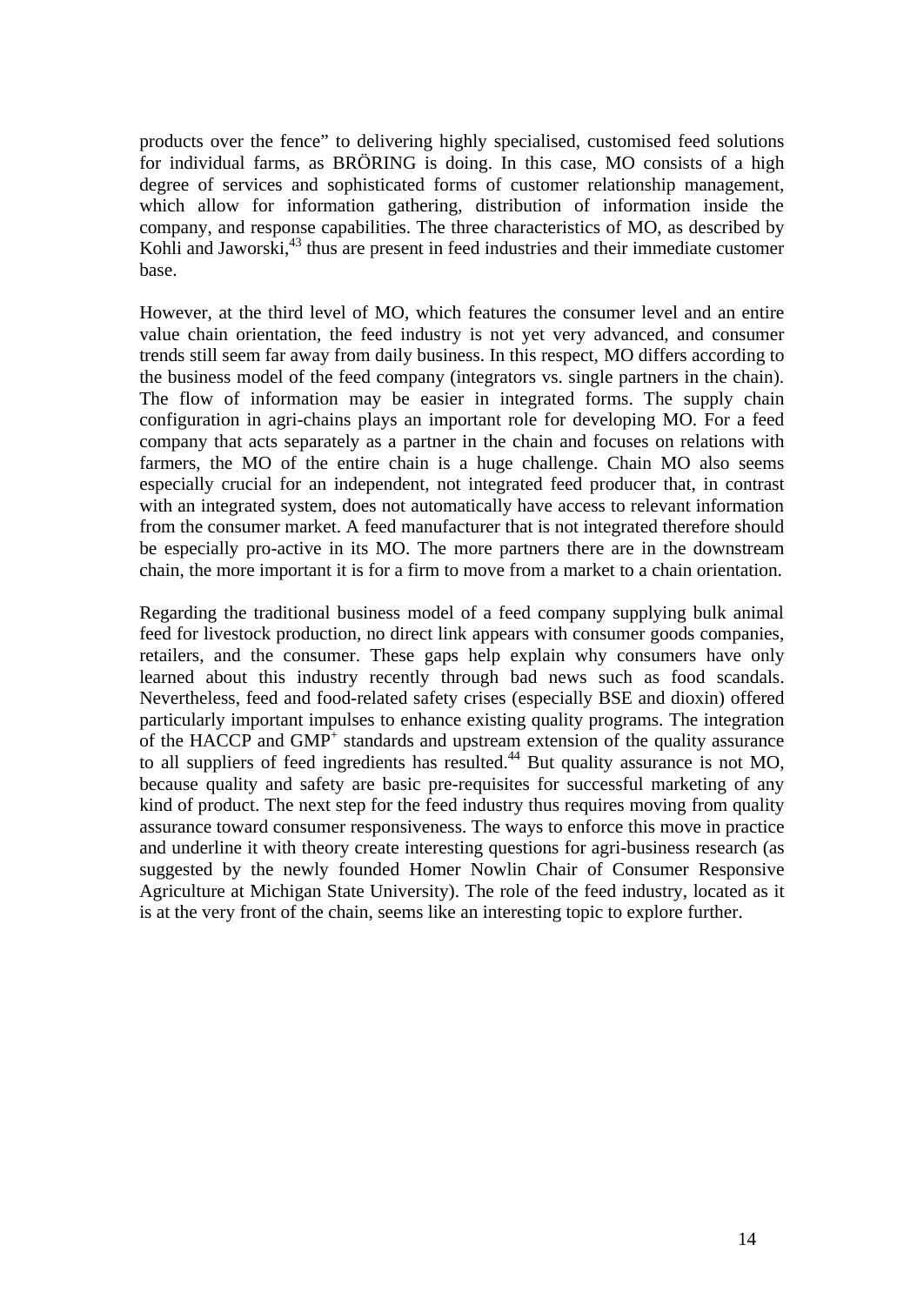## **References**

- 1. Bröring, S. (2008), "How systemic innovations require alterations along the entire value chain-the case of animal derived functional foods", *Journal of Chain and Network Science*, Vol. 8, No. 2, pp. 107-119.
- 2. Beverland, M.B. (2005), "Creating value for channel partners: The Cervena case", *Journal of Business and Industrial Marketing*, Vol. 20, No. 3, pp. 127-135; Manson, K., Doyle, P. & Wong, V. (2006), "Market orientation and quasi-integration: Adding value through relationships", *Industrial Marketing Management*, Vol. 35, pp. 140-155.
- 3. Narver, J.C., Slater, S.F. & Douglas, L.M. (2004), "Responsive and proactive market orientation and new product success", *Journal of Product Innovation Management*, Vol. 21, No. 5, pp. 334-347.
- 4. Ibid., p. 242.
- 5. Drucker, P. (1954), *The practise of management*, New York; Levitt, T. (1960), "Marketing myopia", *Harvard Business Review*, Vol. 38, No. 4, pp. 45-57; McNamara, C.P. (1972), "The present status of the marketing concept", *Harvard Business Review*, Vol. 36, No.1; Shapiro, B.P. (1988), "What the hell is market orientation?", *Harvard Business Review*, Vol. 66, No. 6, pp. 119-126; Kohli, A.K. & Jaworski, B.J. (1990), "Market orientation: the construct, research propositions, and managerial implications", *Journal of Marketing*, Vol. 54, No. 2, pp. 1-18; Day, G.S. (1999), "The capabilities of market-driven organizations", *Journal of Marketing*, Vol. 58, No. 4, pp. 37-53.
- 6. Beverland, M.B. & Lindgreen, A. (2007), "Implementing market orientation in industrial firms: a multiple case study", *Industrial Marketing Management*, Vol. 36, No. 4, pp. 430- 442.
- 7. Kohli & Jaworski, op. cit.
- 8. Jaworski, B.J. & Kohli, A.K. (1996), "Market orientation: review, refinement and roadmap", *Journal of Market Focused Management*, Vol. 1, No. 2, pp. 119-136.
- 9. Narver, J. C., Slater, S.F, & Tietje, B. (1998), "Creating a market orientation", *Journal of Market-Focused Management*, Vol. 2, No. 1, pp. 241-255.
- 10. Lukas, B.A. & Ferrel, O.C. (2000), "The effect of market orientation on product innovation", *Journal of the Academy of Marketing Science*, Vol. 28, No. 2, pp. 239-247.
- 11. Martin, J.H. & Grbac, B. (2003), "Using supply chain management to leverage a firm's market orientation", *Industrial Marketing Management*, Vol. 32, pp. 25-38; Hsieh, Y.-C., Chiu, H.-C., & Hsu, Y.-C. (2008), "Supplier market orientation and accommodation of the customer in different relationship phases", *Industrial Marketing Management*, Vol. 37, pp. 380-393.
- 12. Lee , H.L., Padmanabhan, V., & Whang, S. (1997), "The bullwhip effect in supply chains", *Sloan Management Review*, Vol. 38, No. 3, pp. 93-101.
- 13. Trienekens, J., Hagen, J.M., Beulens, A. & Omta, S.W.F. (2003), "Innovation through (international) food supply chain management: a research agenda", *International Food Agribusiness Management Review*, Vol. 6, pp. 84-98; Hingley, M. (2001), "Relationship management in the supply chain", *International Journal of Logistics Management*, Vol. 12, No.2, pp. 57-71.
- 14. Manson et al., op. cit.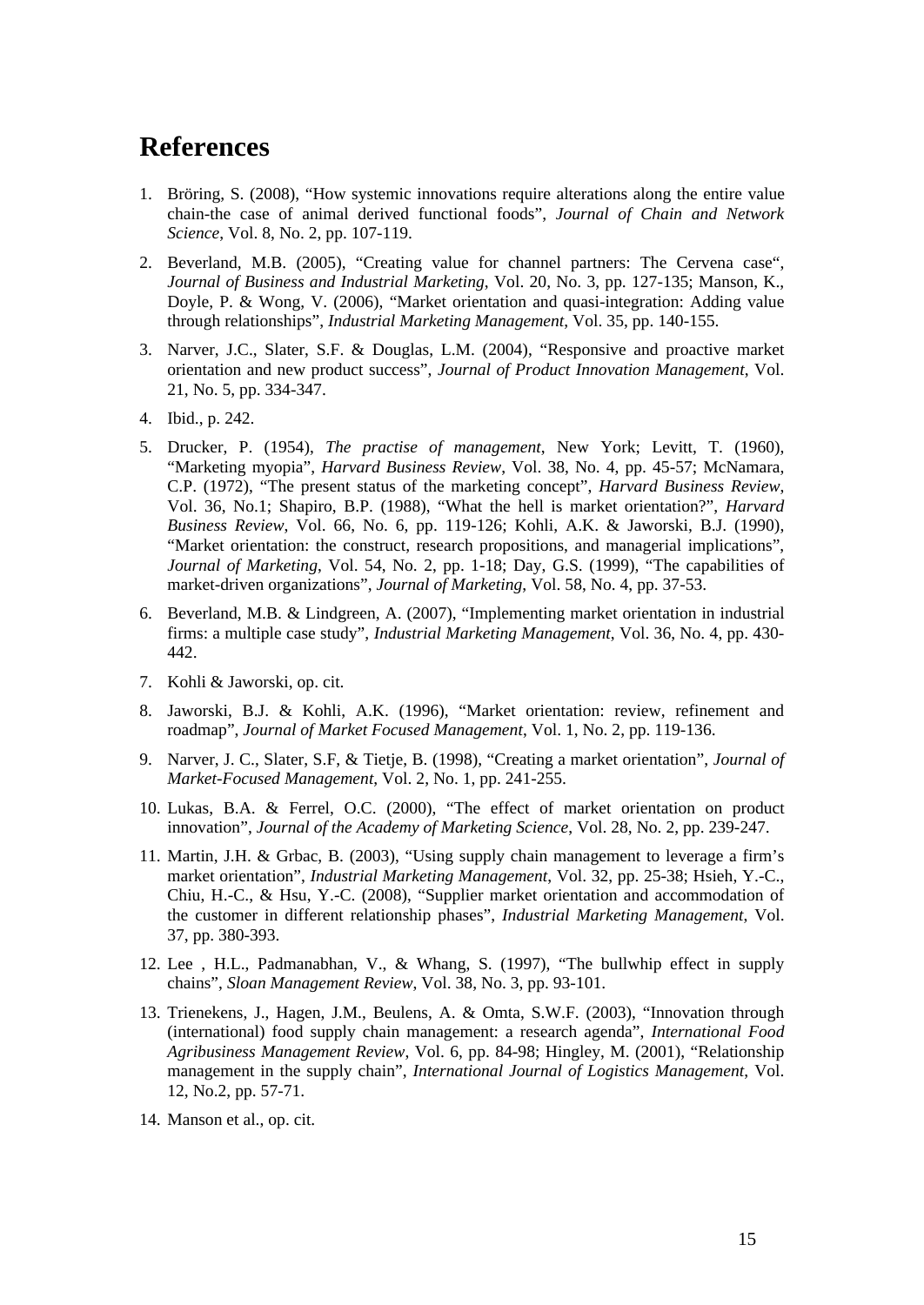- 15. Matsuno, K. & Mentzer, J.T. (2000), "The effects of strategy type of the market orientation performance relationship", *Journal of Marketing*, Vol. 64, No. 4, pp.1-17.
- 16. Manson et al., op. cit.
- 17. Webster Jr., F. E. (1992), "The changing role of marketing in the corporation", *Journal of Marketing*, Vol. 56, No. 4, 20-38.
- 18. Beverland, op. cit.
- 19. Cohen, Wesley M. & Levinthal, Daniel A.. (1990). "Absorptive capacity: a new perspective on learning and innovation", *Administrative Science Quarterly*, Vol. 5, No. 3, pp. 128-152.
- 20. Ibid.
- 21. FEFAC, Federation Europeenne des Fabricants d'Alimentation composes pour animeau (2007), *Statistical Yearbook 2006*, Brussels.
- 22. Ibid.
- 23. FAO, WHO (2002), "Protein sources for the animal feed industry", *Expert Consultation and Workshop*, 29 April–3 May 2002, Bangkok.
- 24. Krüsken, B. (2008), "Crash test dummies...", *Feed Magazine*, Vol. 7-8, pp. 6-7.
- 25. FAO, WHO (2007), "Animal feed impact on food safety", *Report of the FAO/WHO Expert Meeting*, FAO Headquarters, 8–12 October 2007, Rome.
- 26. Feil, A. & Jansen, H.-D. (2003), "HACCP in der Futtermittelindustrie–Ein Leitfaden für die Nutzung", Feed Magazine, Vol. 6, pp. 178-188.
- 27. Product Board Animal Feed (2006), General introduction to the GMP+ Certification Scheme in the Animal Feed Sector, The Hague, Netherlands.
- 28. European Commission, DG Press and Communication (2004), From Farm to Fork: Safe Food for Europe's Consumers, Brussels.
- 29. Bröring, op. cit.
- 30. Webster, op. cit.
- 31. Lenk, F., Bröring, S., Herzog, P., & Leker, J. (2007), "On the usage of agricultural raw materials–energy or food? An assessment from an economics perspective", *Biotechnology Journal*, Vol. 2, No. 12 (Special Issue on "Energy Production"), pp. 1497-1504.
- 32. Poignée, O., Hannus, T., Jahn, V., & Schiefer, G. (2005), "Informationssystem QM-G– Schienennetz zur Gewährleistung der Rückverfolgbarkeit und Qualitätssicherung in der Futtermittelwirtschaft", in Schiefer, G. (Ed.), *Rückverfolgbarkeit und Qualitätsmanagement in der Getreide- und Futtermittelwirtschaft*, pp. 1-20.
- 33. Bröring, op. cit.
- 34. Narver & Slater, op. cit.
- 35. European Commission, DG Agriculture and Rural Development (2007), *Economic Impact of unapproved GMOs on EU Feed Imports and Livestock Production*, Brussels.
- 36. Huffmann, W. E. (2003), "Consumers' acceptance of (and resistance to) genetically modified foods in high-income countries: effects of labels and information in an uncertain environment", *American Journal of Agricultural Economics*, Vol. 85, No. 5, pp. 1112- 1118.
- 37. Bröring, op. cit.